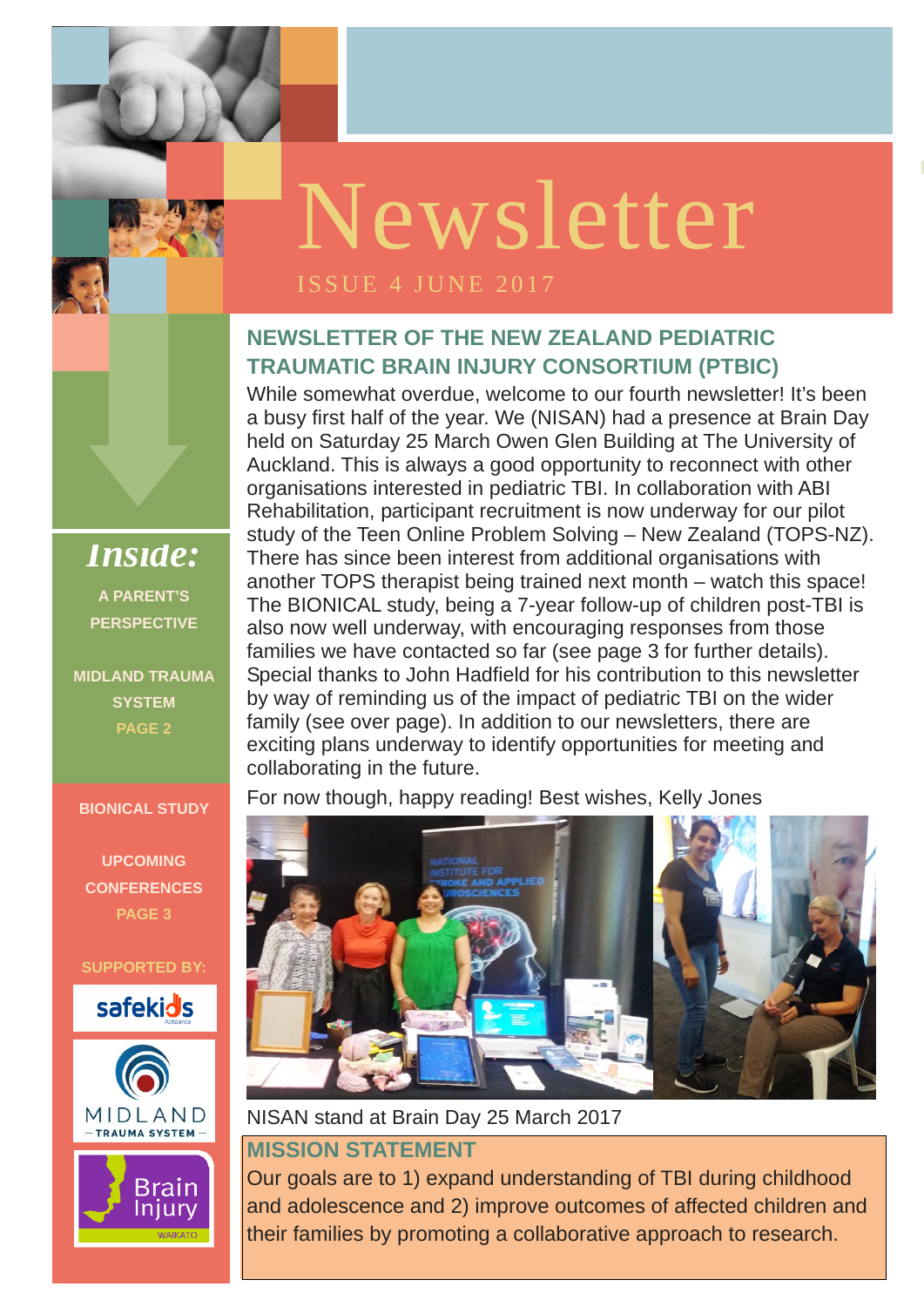My son Stefan was 24, extremely fit, healthy and at the peak of his powers when he suffered a severe brain injury while skiing in Canada. He was training for a man-powered pole-to-pole expedition to raise environmental awareness. It was for me surreal and traumatic, a nightmare scenario I felt powerless to influence. Surgeons advised he was unlikely to survive or may have little quality of life. After weeks in a coma he started to relearn from scratch – to recognize, to talk, to walk and with no memory. His lower vision was gone but during this miraculous period, we wondered how far rehab could take him. The outpouring of love and support then was awesome and a testament to who he was.

Coming back to NZ was a relief, with our free medical system, familiar surroundings and ACC support. Unfortunately, he contracted an MRSA superbug infection in his brain while in hospital and almost died again. This second trauma was the worst rehab scenario and again very challenging as a parent. After further operations he eventually made it home. He suffered a series of seizures in the first year, which were also difficult to witness. The standard formula of physio, speech therapy and OT swung into action, and was hugely appreciated. Despite the professional involvement, the support initially of family, his girlfriend and friends was critical. With time these fell away though as his new, more constrained, world evolved.

Over 5000 people in Midland health region are hospitalised each year due to injury; 300 of whom will sustain severe or life-threatening injuries. While this represents an estimated \$50m in hospital costs alone across the Midland health region, the true burden is many times this for the patients, their families/whanau, and our communities. Established in 2010, Midland Trauma System (MTS) has made significant progress in delivering the critical elements of an efficient trauma system. The registry collects comprehensive data on patients of all age groups and injury severities, allowing detailed analyses of injury events, patient factors, processes in care and outcomes. The ultimate goals are to improve the delivery of clinical care by using collected data to inform the refinement of systems and the delivery of cost-effective services and injury prevention. The aims of MTS align closely with those of the Pediatric TBI consortium and other supporting organisations, being to reduce the burden of trauma in our community. A new project is now underway to examine data from the registry to determine trends in rates of hospitalised pediatric TBI in the region between 2012 and 2016. We look forward to sharing these findings with you. For further information about MTS visit http://www.midlandtrauma.nz/

At times there has been frustration when professionals have under-utilized observations and ideas of family who spend most time with Stefan. They have much less interaction with him and he can miss out on assistance by wanting to talk up his capabilities. There are behavioural challenges such as obsessive tendencies which would benefit from therapy. The recovery road is a marathon of little but significant steps and it is important to pace ourselves sustainably and persist. We are very grateful to all those who have helped along the way. - John

If you would like to find out more about John and Stefan's experiences, visit the following link – https://attitudelive.com/watch/Stefan-Hadfield-Pushing-Too-Far

### **Supporting Organisation Profile MIDLAND TRAUMA SYSTEM**



## **A Parent's Perspective on Pediatric TBI**



### **John Hadfield**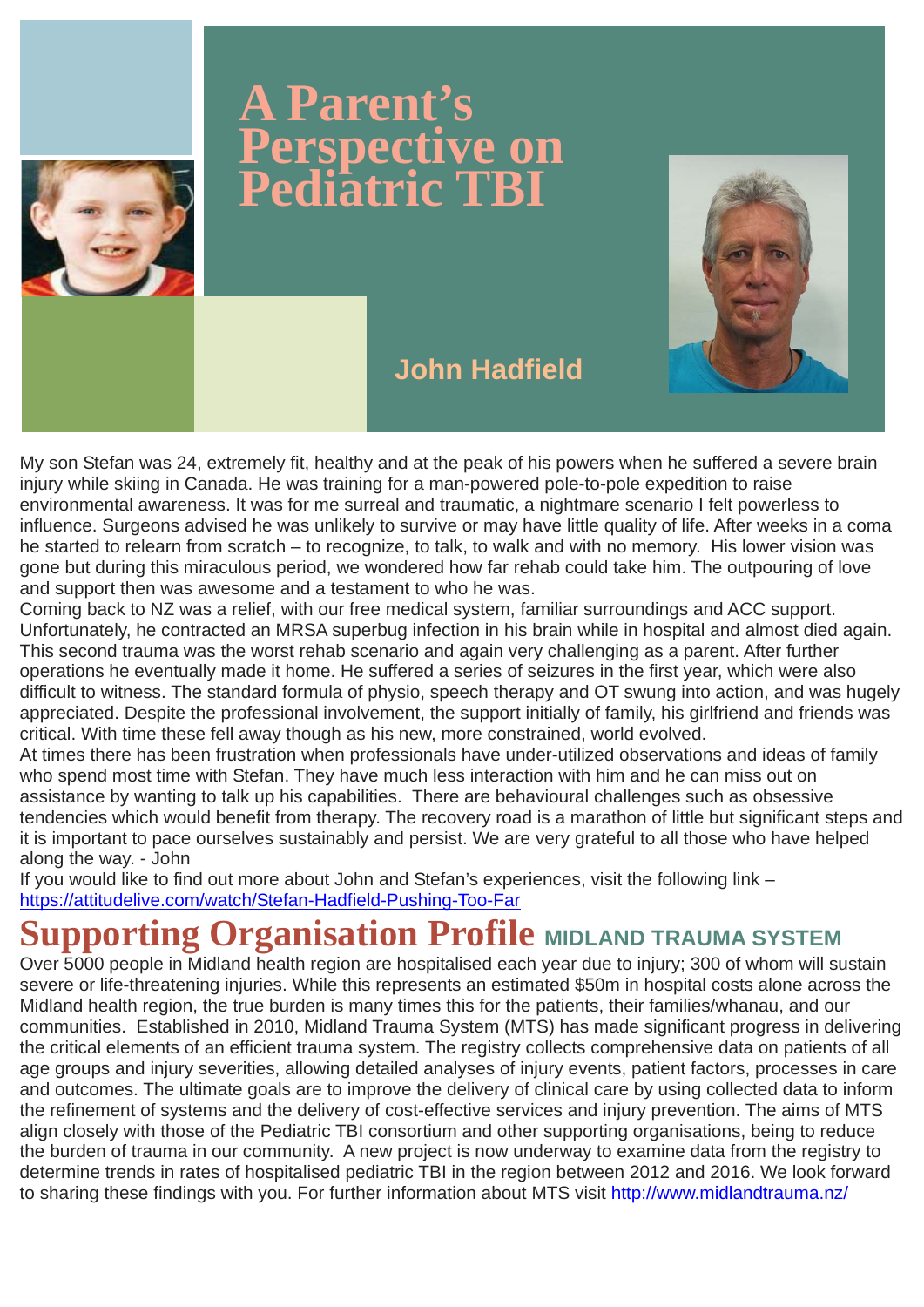Following on from the HRC-funded BIONIC study in 2010-2013, and the subsequent BIONIC4you follow-up, a 7-year follow-up of those children identified in the original study is now underway. In addition, a group of parents of children free from TBI of the same age and gender are completing similar assessments. The inclusion of a control group will enable better understanding of the longer-term development effects of mild TBI sustained in childhood. With permission, data are also being collected from children's schoolteachers to inform broader knowledge of children's functioning and performance that may differ across home, school and community settings.

A team of research assistants has been busy since February contacting families and collecting parent's perspectives on their child's development. Data for this study are being collected using online questionnaires, or inperson and phone interviews through until the end of the study in April 2018. Study findings will help researchers, health and educational professionals to better understand a) the impact of brain injury, particularly mild injuries on children's development over time, b) how child factors, injury characteristics and post-injury surroundings are related to long-term recovery; and c) whether those at risk of on-going problems can be identified early to enable the provision of targeted, age-appropriate and effective intervention services.

Ultimately, this research aims to generate new knowledge for service providers, including Accident Compensation Corporation (ACC). This will be achieved by tracking the longer-term recovery pathway, and **identifying key time-points** and high-risk cases where needs assessments and/or services could have the biggest impact on improving child outcomes and the

achievement of developmental milestones following injury.

If you'd like to be kept up-to-date on the progress on Bionical and other TBIrelated research being undertaken by the NISAN team, feel free to follow us on Twitter - see NISAN? (@AUTNISAN)

Photos (right) from top to bottom: Moray Carr, Tallulah Harper, Poppy Barran, Kerryn Treanor, and Jenni Slaughter.





*Meet the Bionical team!* 









# **Brain Injury Outcomes New Zealand in the Community – Adolescence and Late Childhood (BIONICAL)**

### **FUNDED BY WAIKATO MEDICAL RESEARCH FOUNDATION**